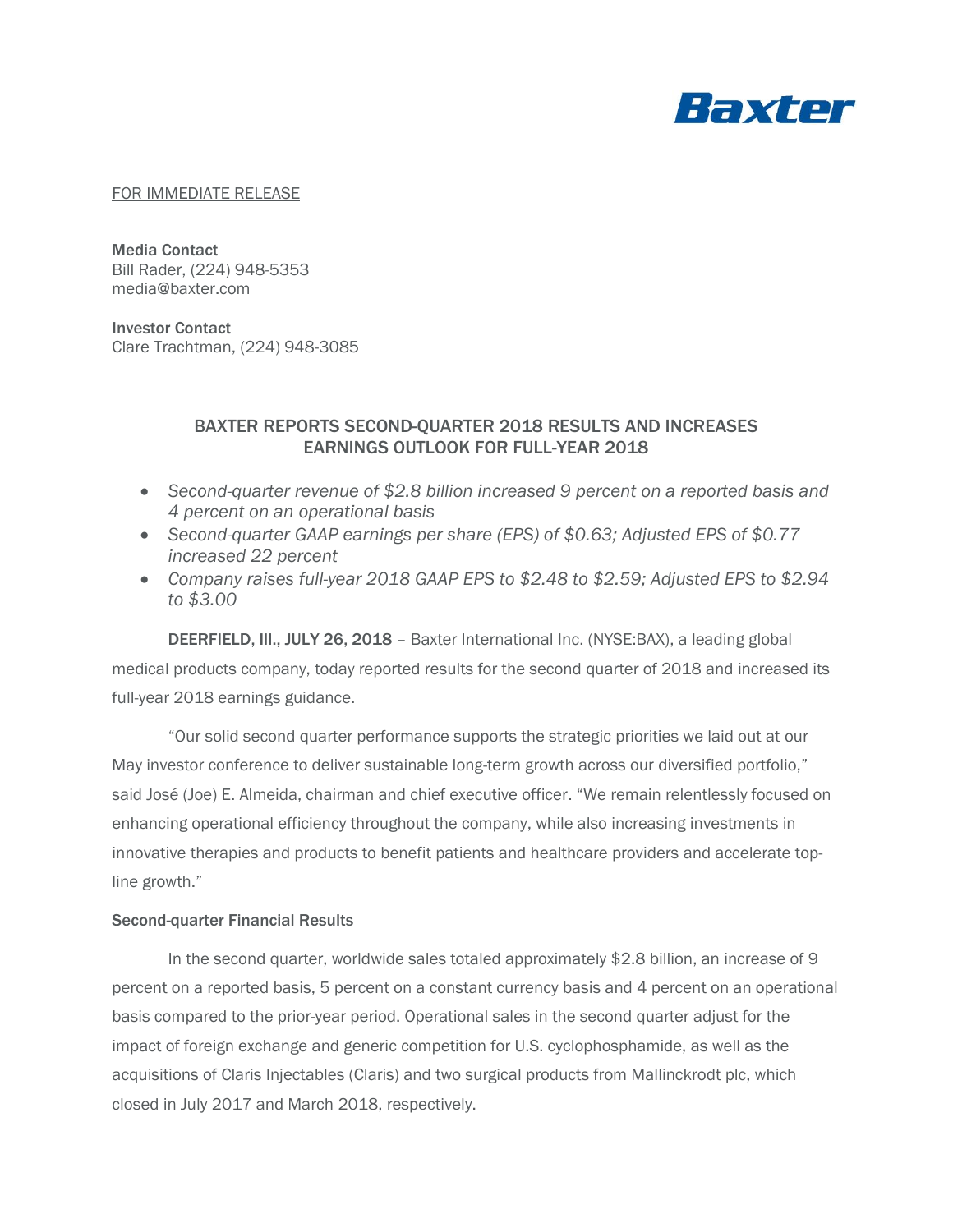

Sales in the U.S. totaled \$1.2 billion, increasing 7 percent on a reported basis and 4 percent on an operational basis. International sales of \$1.6 billion increased 11 percent on a reported basis, 4 percent on a constant currency basis and 3 percent on an operational basis. Drivers of growth in the quarter included increased sales of injectable pharmaceuticals, strength in the company's renal care and acute therapies businesses as well as solid performance from its compounding and contract manufacturing businesses.

Beginning in 2018, Baxter reports its operating results based on three geographic segments: Americas (North and South America), EMEA (Europe, Middle East and Africa) and APAC (Asia Pacific) as well as by the company's six Global Business Units (GBUs). Please see the schedules accompanying this press release for more details on sales performance in the quarter.

Baxter reported income from continuing operations of \$343 million, or \$0.63 per diluted share, on a GAAP (Generally Accepted Accounting Principles) basis for the second quarter. These results included special items totaling \$103 million (\$78 million net after-tax), primarily related to business optimization, intangible amortization and integration expenses. On an adjusted basis, Baxter's second quarter income from continuing operations totaled \$421 million, or \$0.77 per diluted share. Adjusted earnings per diluted share advanced 22 percent in the quarter, driven by solid top-line performance and the ongoing benefit from the company's business transformation initiatives.

In the second quarter of 2018, Baxter generated \$405 million in operating cash flow, or \$852 million year to date. This represents a first half increase of \$85 million driven by improved operational performance. As a result, the company generated an increase of over \$50 million in free cash flow to \$541 million (operating cash flow less capital expenditures of \$311 million) as compared to the first half of 2017.

Also during the quarter, Baxter's Board of Directors approved an **approximately 19 percent** [increase in the company's quarterly dividend rate](https://www.baxter.com/baxter-newsroom/baxter-declares-dividend-and-announces-quarterly-dividend-increase), reflecting Baxter's strong financial position and ongoing focus on strategically deploying capital to both fuel growth and enhance stockholder value.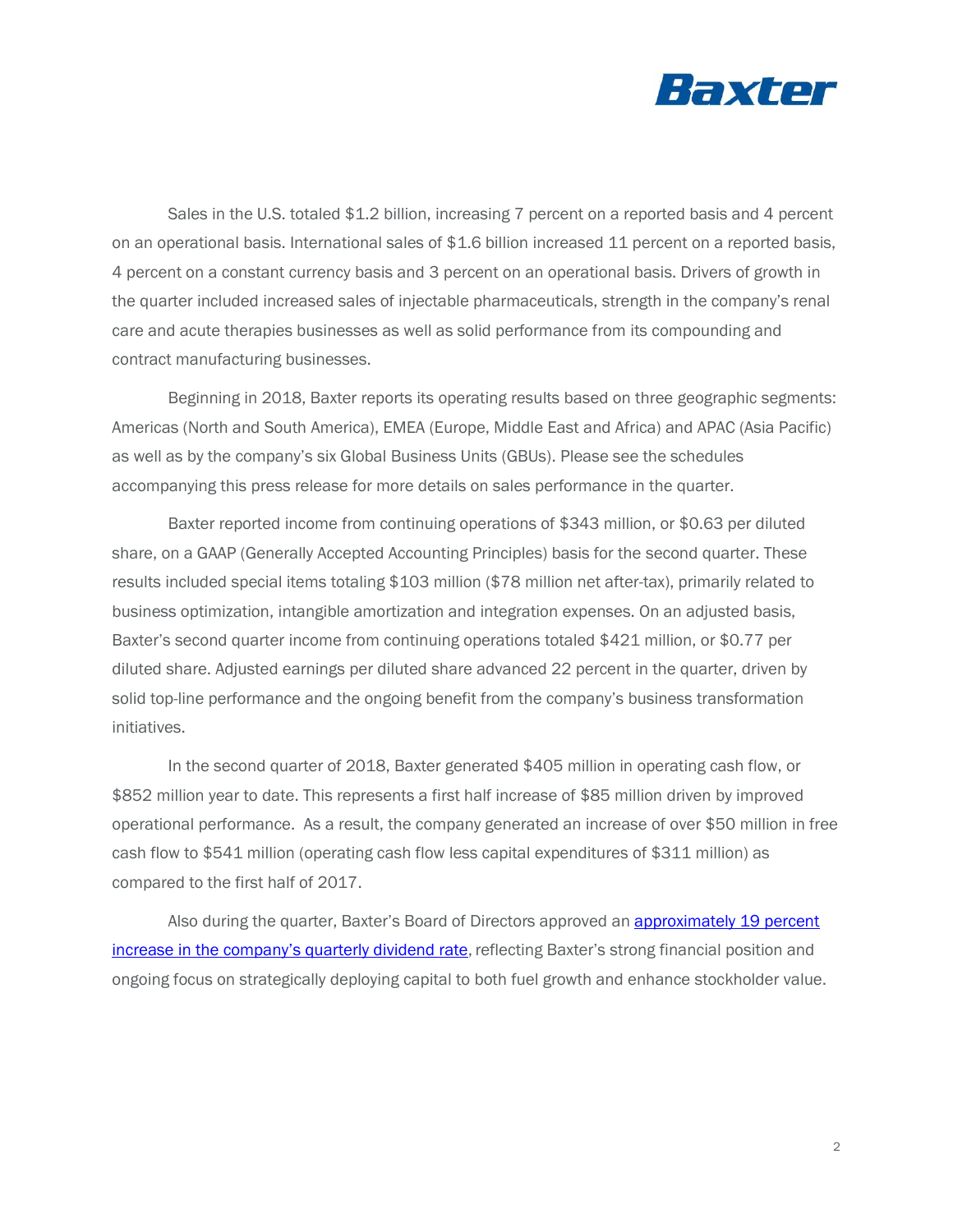

## Business Highlights

In support of its strategy to accelerate profitable growth and deliver meaningful innovation for patients and healthcare professionals around the world, Baxter achieved a number of recent operational, pipeline and commercial milestones:

- Hosted its **2018 Investor Conference**, outlining the company's strategies to drive sustained growth, deliver attractive shareholder value and advance patient care globally. The company also increased its financial guidance for 2020 and provided its financial outlook for 2023.
- Expanded the company's medication delivery portfolio with two new innovative drug infusion pumps that help to meet the unique needs of markets around the world:
	- o Received [U.S. Food and Drug Administration \(FDA\) clearance](https://www.baxter.com/baxter-newsroom/baxter-announces-us-fda-clearance-new-spectrum-iq-infusion-system) and Health Canada approval of the Spectrum IQ Infusion System with Dose IQ Safety Software. The Spectrum IQ system is the first-of-its-kind designed specifically for bi-directional electronic medical records (EMR) integration with new exclusive features to help ensure the correct medications and fluids are delivered to the patient.
	- $\circ$  Secured CE Mark for the Evo IQ Infusion System in the United Kingdom and Ireland, representing the first in a series of planned regulatory submissions for the Evo IQ system internationally. The Evo IQ Infusion System includes advanced software to promote patient safety and delivers next-generation clinical workflows and clinician efficiency through a modular design that enables upgradable functionality to meet a wide range of clinical needs.
- Received two approvals from Health Canada for innovations to patient care:
	- $\circ$  New indication [for the company's o](http://www.baxter.ca/en_CA/news-media/newsroom/press-releases/2017/oXiris-approval.page)Xiris set, which is used with Baxter's Prismaflex system and is now Canada's first blood purification set for simultaneous use in continuous renal replacement therapy and sepsis management protocols. **oXiris** previously received CE Mark and regulatory approval for the label expansion in more than 30 countries in Europe and certain countries in the Middle East and Africa, and Baxter plans to file for the expanded indication in additional countries.
	- $\circ$  Olimel 7.6% (globally referred to as Olimel N12), an olive-based, standardized solution with the highest protein and lowest glucose formulation available today. This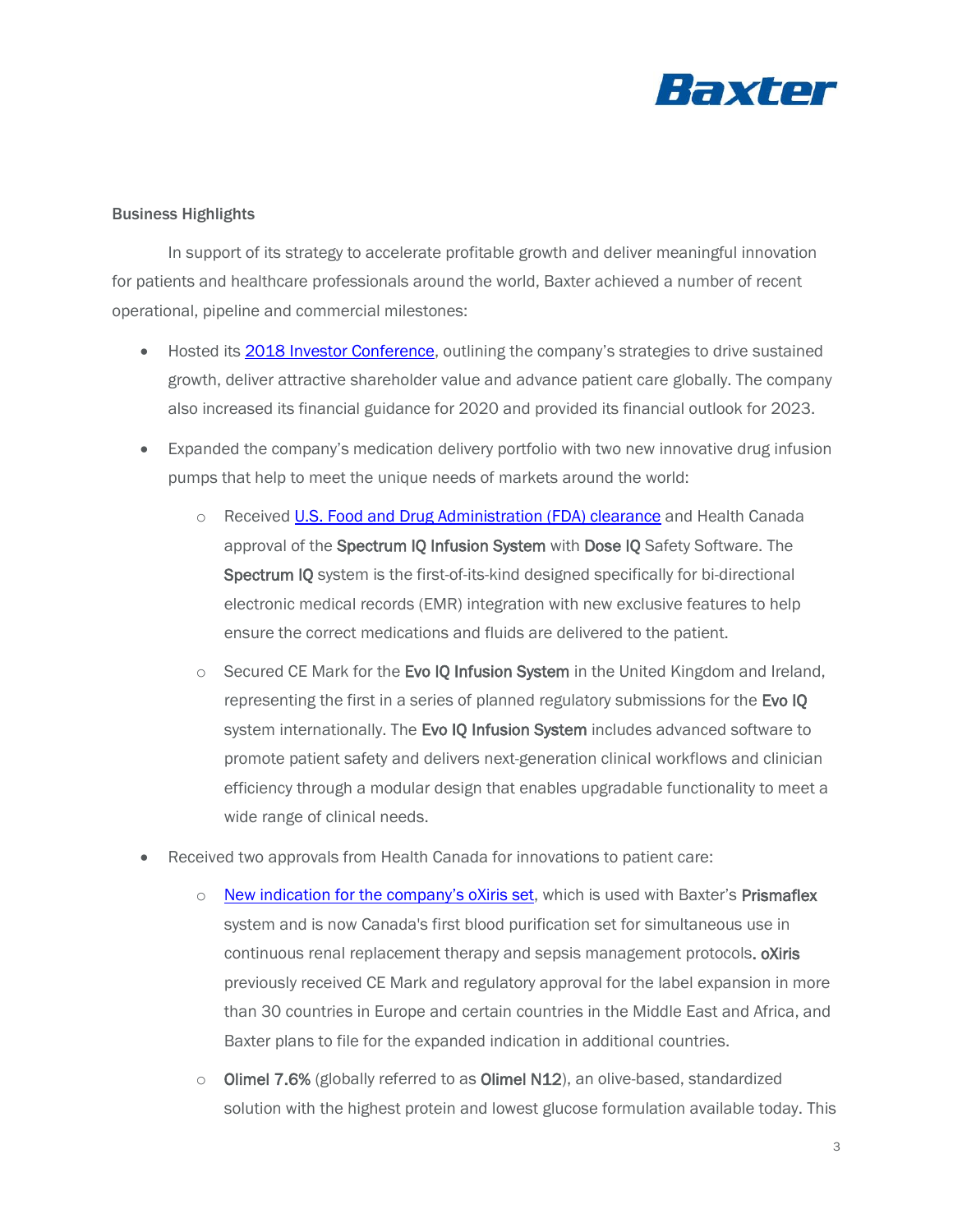

triple-chamber bag represents the latest generation in the company's industryleading parenteral nutrition portfolio; the Canadian launch will be the first in a series of planned global launches.

• Announced key updates for the company's **Sharesource remote patient management** [system,](https://www.baxter.com/baxter-newsroom/baxter-unveiled-updates-sharesource-remote-patient-management-platform-home) which is embedded in Baxter's Amia, Homechoice Claria and Kaguya automated peritoneal dialysis (APD) platforms, for home dialysis patients. The enhancements support greater accessibility and efficiencies for healthcare providers in remotely viewing patient data.

## 2018 Financial Outlook

For full-year 2018: Based on the company's strong performance year to date, Baxter is raising its earnings outlook for the full year of 2018. The company now expects adjusted earnings from continuing operations, before special items, of \$2.94 to \$3.00 per diluted share for the full year. The company now expects sales growth of approximately 6 percent on a reported basis as a result of changes in foreign exchange rates. The company continues to expect sales growth of approximately 5 percent on a constant currency basis and 4 to 5 percent on an operational basis.\*

For third-quarter 2018: The company expects sales growth of approximately 3 percent on a reported basis, approximately 3 to 4 percent on a constant currency basis and 3 to 4 percent on an operational basis.\* The company expects adjusted earnings from continuing operations, before special items, of \$0.72 to \$0.74 per diluted share.

\*Full-year and third-quarter operational sales have been adjusted for the impact of foreign exchange, generic competition for U.S. cyclophosphamide and the benefit from the acquisitions of Claris and the two Mallinckrodt surgical assets.

Please see the schedules accompanying this press release for a reconciliation between the projected 2018 adjusted earnings per diluted share and projected GAAP earnings per diluted share.

A webcast of Baxter's second-quarter 2018 conference call for investors can be accessed live from a link on the company's website at [www.baxter.com](https://investor.baxter.com/investors/events-and-news/default.aspx) beginning at 7:30 a.m. CDT on July 26, 2018. Please see [www.baxter.com](https://investor.baxter.com/investors/events-and-news/default.aspx) for more information regarding this and future investor events and webcasts.